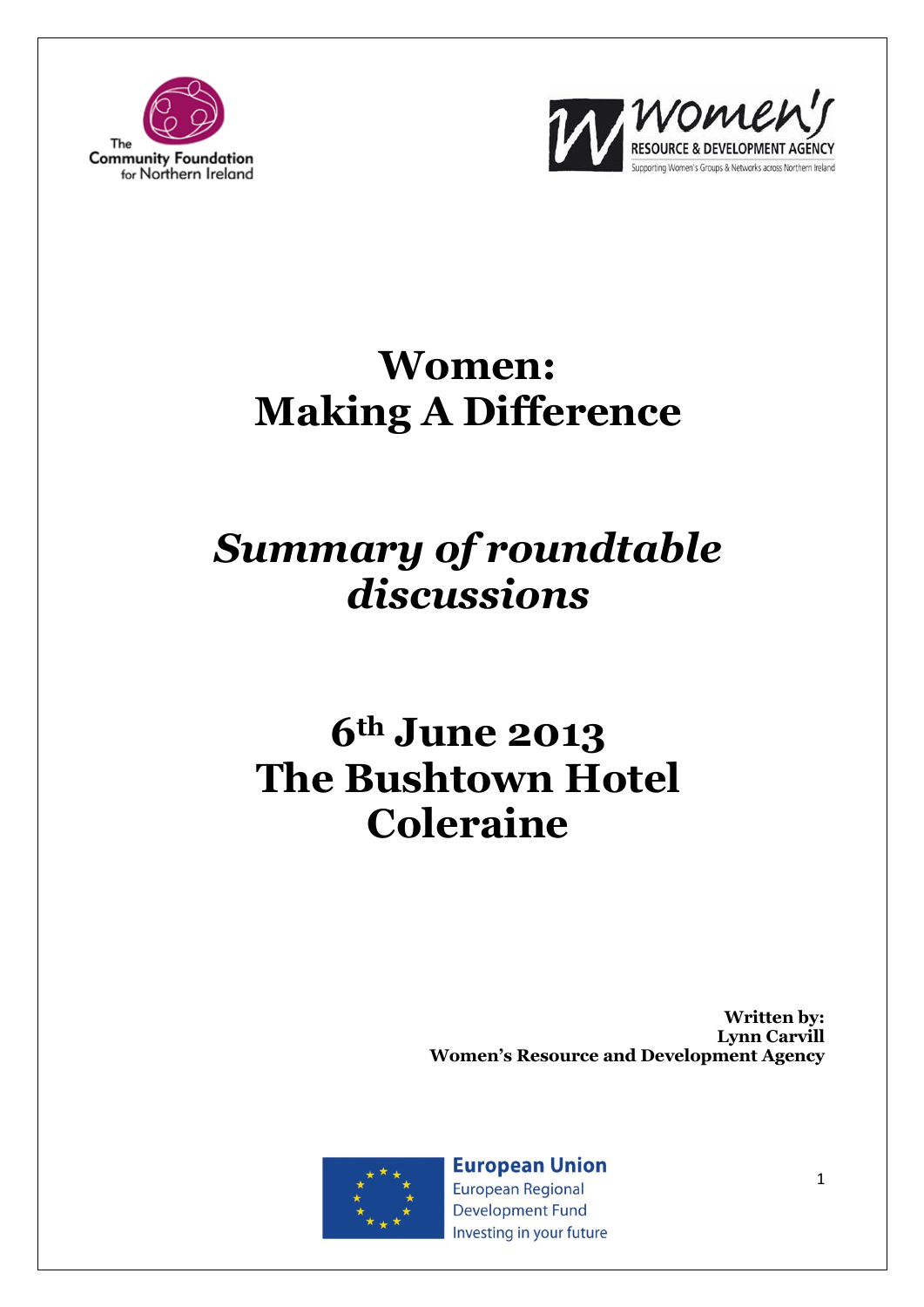# **Women: Making A Difference Summary of Roundtable Discussions Coleraine 6 th June 2013**

#### **Introduction of Overall Project**

The National Women's Council of Ireland (NWCI) and the Community Foundation for Northern Ireland (CFNI) and the Women's Resource and Development Agency (WRDA) are partners in a Peace 3 project that aims to capture the experiences of women living through conflict and through the subsequent period of conflict resolution and peace building.

The aim is to learn from the experience of women who have lived through these processes and to try to identify ways in which to make a positive impact. Over two years this project will bring women together on a cross community and a cross border basis and they will have an opportunity to exchange learning with women from other conflict areas through the Foundations for Peace Network.

Key issues will be highlighted in different workshops which will take place throughout Northern Ireland and in border county areas. These are:

- Violence, safety and security
- Decision making and representation
- Women's rights are human rights women and social justice
- Women and the legacies of the past
- Women and institutional change

The final part of the project is aimed at placing on an international stage all that has been learned through the discussions between women from different communities and regions. The project will have two important outcomes:

- The learning gathered will be used for the design of policy recommendations that will be disseminated through the production of a Policy Report on Gender and Peacebuilding which will be primarily focused on influencing institutional change in both Northern Ireland and the Republic of Ireland.
- A Tool Kit on Women and Peacebuilding: Developing Practical Approaches will be produced. This will be circulated internationally with the intention of influencing governments and agencies responsible for providing grants and assistance to war-torn societies.

## **Format**

Over 50 women from the Coleraine / Ballymoney and surrounding areas attended the workshop to explore the broad issue of women's participation in institutions and bodies, particularly those established since the Peace Process e.g. Civic Forum, Policing and Community Safety Partnerships, Neighbourhood Renewal Partnerships, Good Relation Working Groups, Social Investment Steering Groups, Economic Regeneration bodies, etc.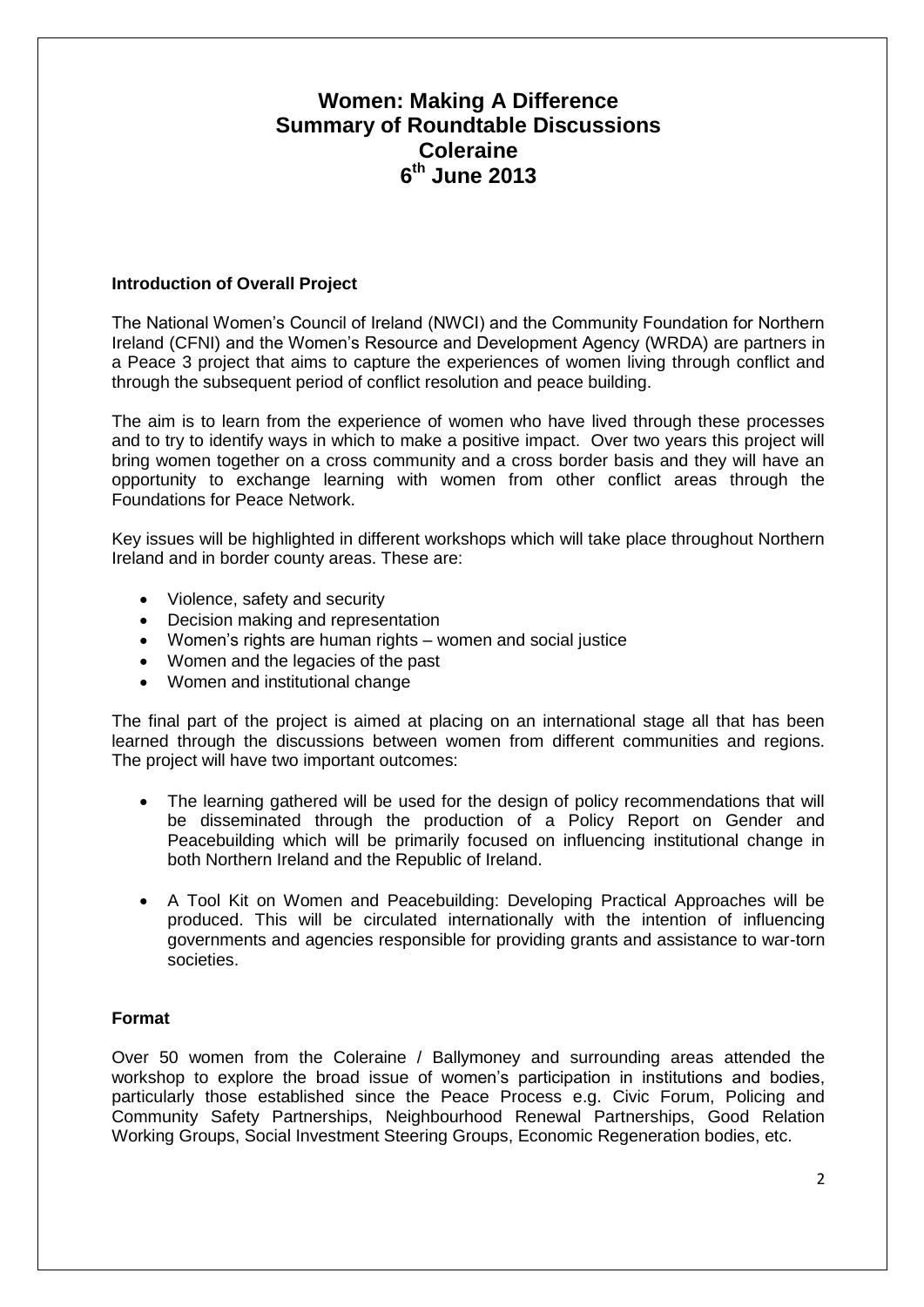The workshop aimed to gather women's views on women's involvement in civic engagement, and women's views towards participation and whether women's involvement in public life has changed in the last 15 years. A panel of three speakers provided a gendered perspective on their own experiences of being on such boards/bodies and highlighting how women make a difference at this level. This was followed by a question and answer session with the panel in order to provoke some thinking around the issue of women's civic engagement to inform the roundtable discussions.

Facilitated roundtable discussions took place around six tables with scribes noting the issues that were raised. Participants were asked to focus their discussions around the following key questions:

- **1. How would having more women participating and making decisions on strategic bodies / decision-making institutions, make a difference?**
- **2. Do you feel women's participation on these bodies/groups is better or worse now, than 15 years ago? In what way?**

At the end of each table discussion, the women were asked to prioritise the main issue or area of importance they felt strongest about. Participants were given dots to place on the flipchart in order to stress what they felt was most important to them overall. The table facilitator was then able to feedback the key points to the wider group.

A short plenary discussion ensued after the facilitated workshops.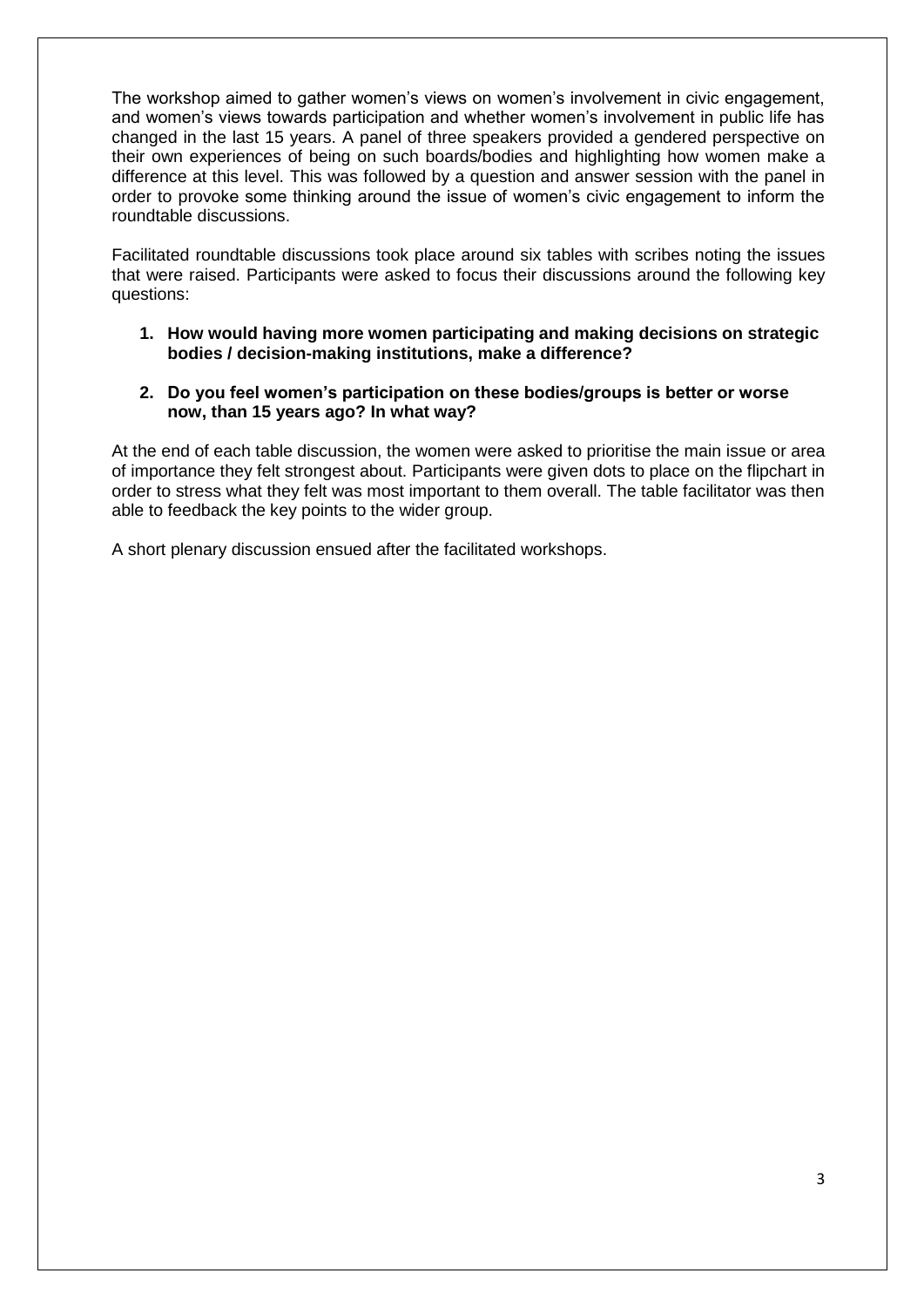Below is a synopsis of the discussions.

## **1. How would having more women participating and making decisions on strategic bodies / decision-making institutions, make a difference?**

#### **Women Make Decisions Differently To Men**

There was general consensus amongst participants that women bring a different perspective in decision-making roles and there is a real need to have more women in these roles. The involvement of women in public decision-making was viewed as positive. Women used 'empathy rather than sympathy' when analysing issues and making decisions.

Women are influenced by their vast experience of domestic and home life as well as the external environment. This enables them to 'bring a more holistic approach to dealing with issues and making decisions. It was suggested that women think of others and therefore more naturally represent others. They also consider the needs and views of men; they are more inclusive and flexible when making decisions. Women are influenced by their experiences as a daughter, mother, wife, sister and friend. It was also believed that women are better communicators and listeners. They can see the overall picture when making decisions.

That women thrive in community development roles was also raised during the roundtable discussions. They bring a 'common sense approach' to problem solving and because of their experiences they are much more likely to tackle social issues and prioritise the health and education agendas.

It was also said that women 'are more likely to look to the future rather than the past' and this was particularly important in Northern Ireland. Women can compromise more easily than men and they can 'resist the pressure of staying in the past'. They can often bring a sense of compromise to a situation.

In relation to how women make decisions differently to men, participants thought that 'women deliberate on and calculate issues differently'. They take time to weight things up and take more time to analyse issues recognising that decisions affect others. It was believed that if there were more women in important decision-making roles, this would lead to higher levels of respect. Some participants also believed that women have to work harder to fit in to the male world. They often have to prove they are sharper and brighter than the many men around them to have a seat at the decision-making table.

The desire for balance was a strongly held view. As one woman said – 'men and women are like a bird with two wings - they need two wings to fly'. Having both women and men making decisions was the preferred model rather than one or the other or a minority of either.

## **Current Situation of Women in Decision-Making Locally**

Participants believed female role models in decision-making are very important to encourage other women to put themselves forward. While some female managers and co-ordinators of local community organisations sit on various strategic bodies, participants believed there was still a need for more female role models. It was acknowledged that 'caring responsibilities' held many women back.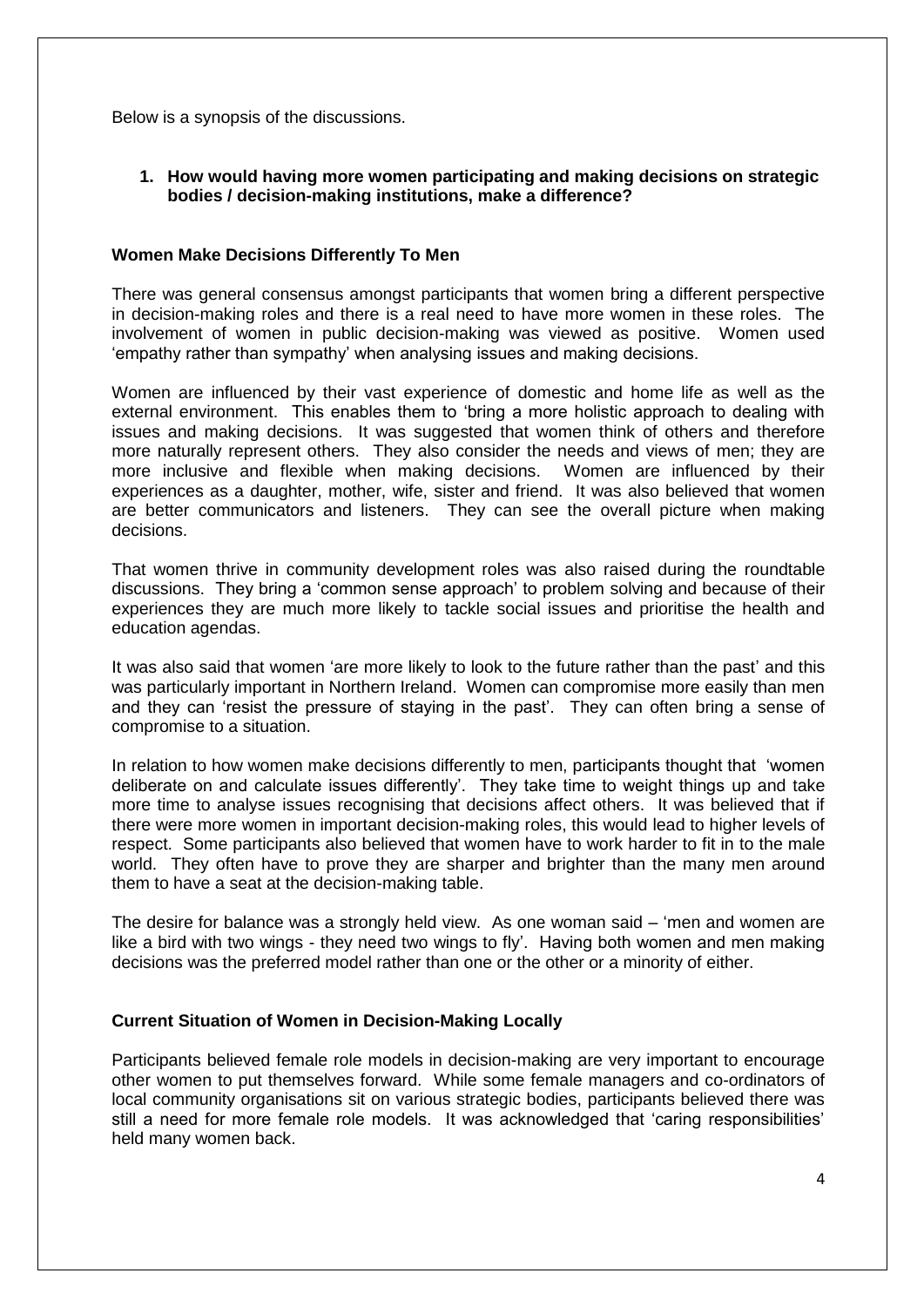At one of the tables there was a good discussion around women's local political representation, particularly in relation to representation at local government level and local government reform. It was noted that 5 of the 22 local councillors are women and it was a strongly held view that a greater representation of women would make a huge difference as it is currently very male dominated. Some participants believed that men lacked respect for women and that women really have to fight to get opinions across. It can be a huge struggle for the women to get their voices heard.

In terms of the Review of Public Administration, the women raised the issue of the lack of gender balance on the powerful 'Transition Committee' which is charged with overseeing the massive project of local government reform. Local female councillors had tried to ensure there was good female representation but it had been difficult. The group initially met in the middle of the day. Only one of the twenty representatives was a woman; now there are four out of the twenty – so things have improved. The Transition Committee now meets at 4.30pm which may have enabled more women to participate.

Some participants also spoke of a local Community Development Association where women were viewed as note takers. One participant said, 'You have to work to gain male respect but it helps when you are older.'

Some participants thought that while there is still clearly more men in decision-making roles, there has also been an increase in the number of women and there are now more women who can support each other to get their views across.

# **Women's Participation in Local Community Development**

Participants were also very keen to discuss the impact of European Peace funding on women's participation in their local community. At a basic level European Peace funding has 'enabled women to come out of the house and meet each other and work together'. There are so many more women involved in community development now. More importantly it has really helped women to become involved in cross-community work. Women's groups – groups for older women and for younger women – are growing all the time. Women are gaining confidence and becoming empowered from working together.

A gap in terms of addressing 'need' was identified as mothers who had young children availing of Surestart programmes. These programmes come to an end when a child reaches the age of 4 and this can be very upsetting and distressing for young mothers who have started their own journeys of education/confidence building while their children were availing of Surestart. This gap could be filled by services provided by a women's centre/group but these do not exist everywhere.

## **Quotas**

During many of the discussions participants raised the issue of using 'quotas' as a mechanism to redress gender imbalance in decision-making. Some participants felt strongly that there was enough of a skill base amongst women to fulfil quotas but that if quotas were to be introduced, the use of this mechanism must be accompanied with good selection processes and support for new candidates. Some participants believed the use of quotas would be seen as tokenism and others said that this view must be resisted. Men fear letting go of power but it must happen.

The bottom line is that a diverse representation on boards and bodies leads to better decisionmaking. Some participants said 'quotas' were necessary to kickstart change. Some believed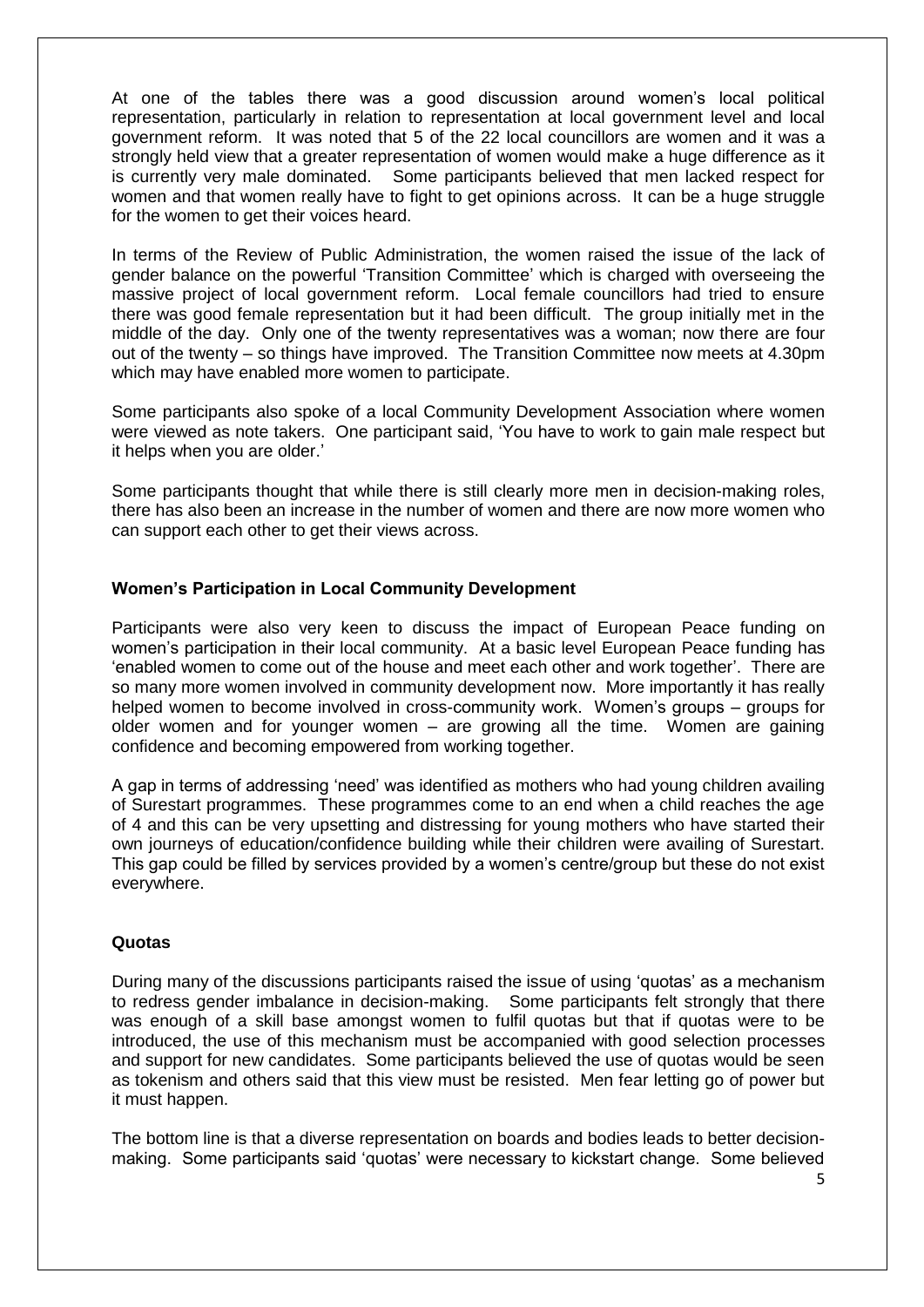that 'the right women must be identified for the roles'. Women shouldn't be pushed or forced into roles.

There was also an example of where a government department has pushed to have men included on a women-only board of a housing association. Yet this doesn't happen in terms of addressing chronic gender imbalance on most boards heavily weighted towards male representation.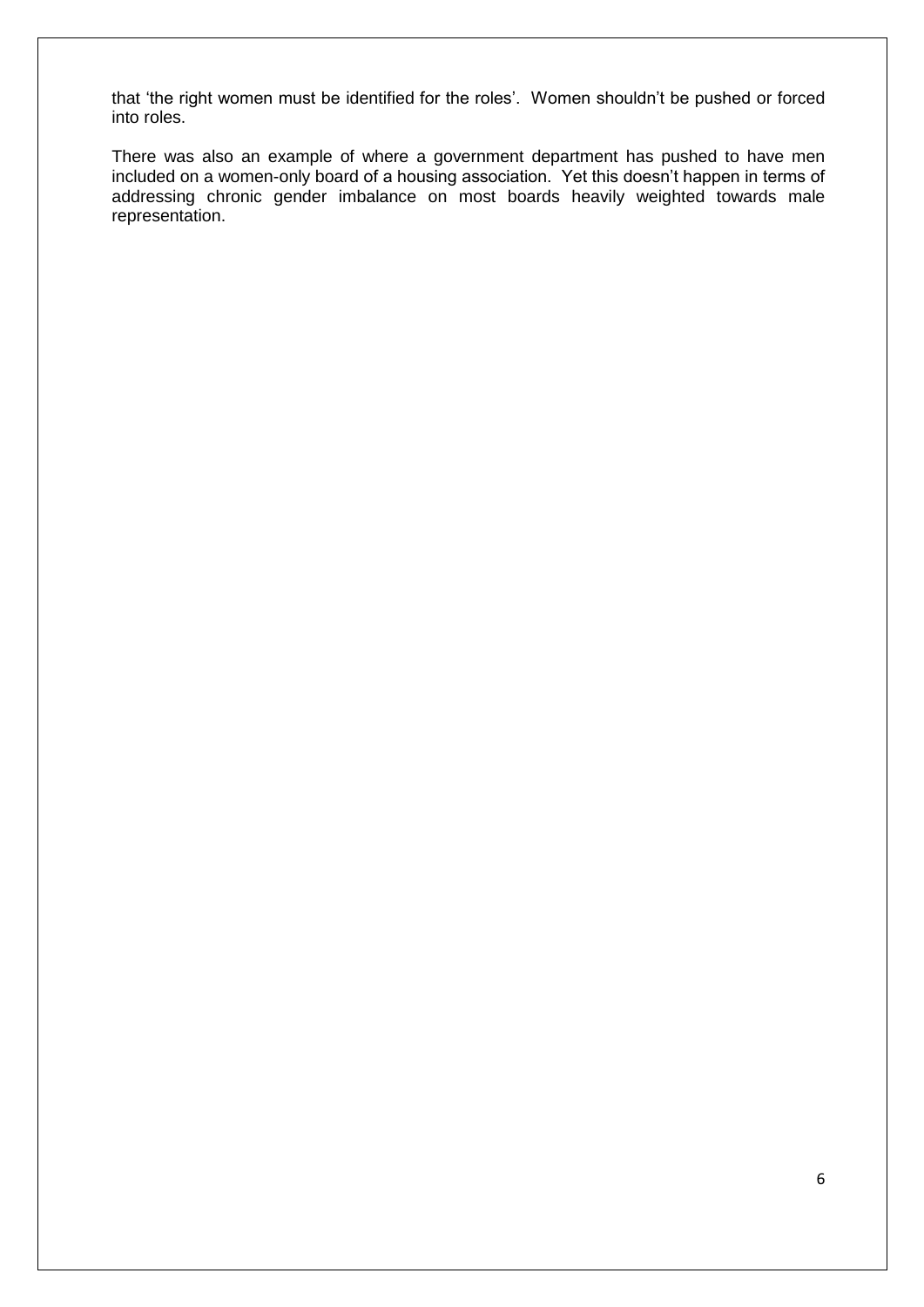#### **2. Do you feel women's participation on these bodies/groups is better or worse now, than 15 years ago? In what way?**

#### **Situation Is Neither Better Nor Worse**

Some participants felt that little has changed for women over the last 15 years. Women in Northern Ireland have been gravely affected by our political history. Many are interested in becoming more involved in their communities or in politics but there are fears and external factors that work against this.

Essentially men still dominate in most spheres of life and particularly in decision-making roles. There is not enough young women engaged in these areas and we need to attract more young women to decision-making roles. Childcare persists as a major barrier to women's participation across the board but it is a particular obstacle for women living in rural areas where childcare provision is even more scarce. It was also suggested that more traditional views of a woman's role being in the home was more prevalent in rural areas.

It was further suggested that 'men don't like being told what to do by women' and that men's control of money is still a huge issue for too many women and families. This is important in the context of the current Empty Purse Campaign that is happening across Northern Ireland.

These participants believed it was now time to provide support, training and affirmation to women with a view to improving the numbers of women in decision-making and to ensure their voice is heard.

## **Situation Has Improved (With Caveats)**

Many participants held the view that women's lives have improved over the past 15 years.

It was suggested that there has been much advocacy and lobbying to progress women's equality in various areas but not so much about increasing gender diversity on decisionmaking bodies. Examples where there is clearly change were cited as:

- women can now be religious leaders
- women (through community groups) are recognising the diversity of women and reaching out and working with other women eg. women from ethnic minority backgrounds
- social media is a new concept and has had both positive and negative impacts on the lives of women
- societal opinion towards 'feminism' has changed for the better
- more older women are ensuring their voices are heard through their work with community groups and their representation on the Pensioner's Parliament
- policy makers have come to accept the need for early intervention measures to prevent social problems happening. This has been hugely beneficial for women and children.

Many participants cited the availability of local community based education has had a major beneficial impact on women over the last 15 years. Much of these education programmes have been offered by local women's groups and resourced through European Peace and International fund for Ireland resources. They have have been instrumental in building the confidence and skills of women in their community and equipping women with the skills to be